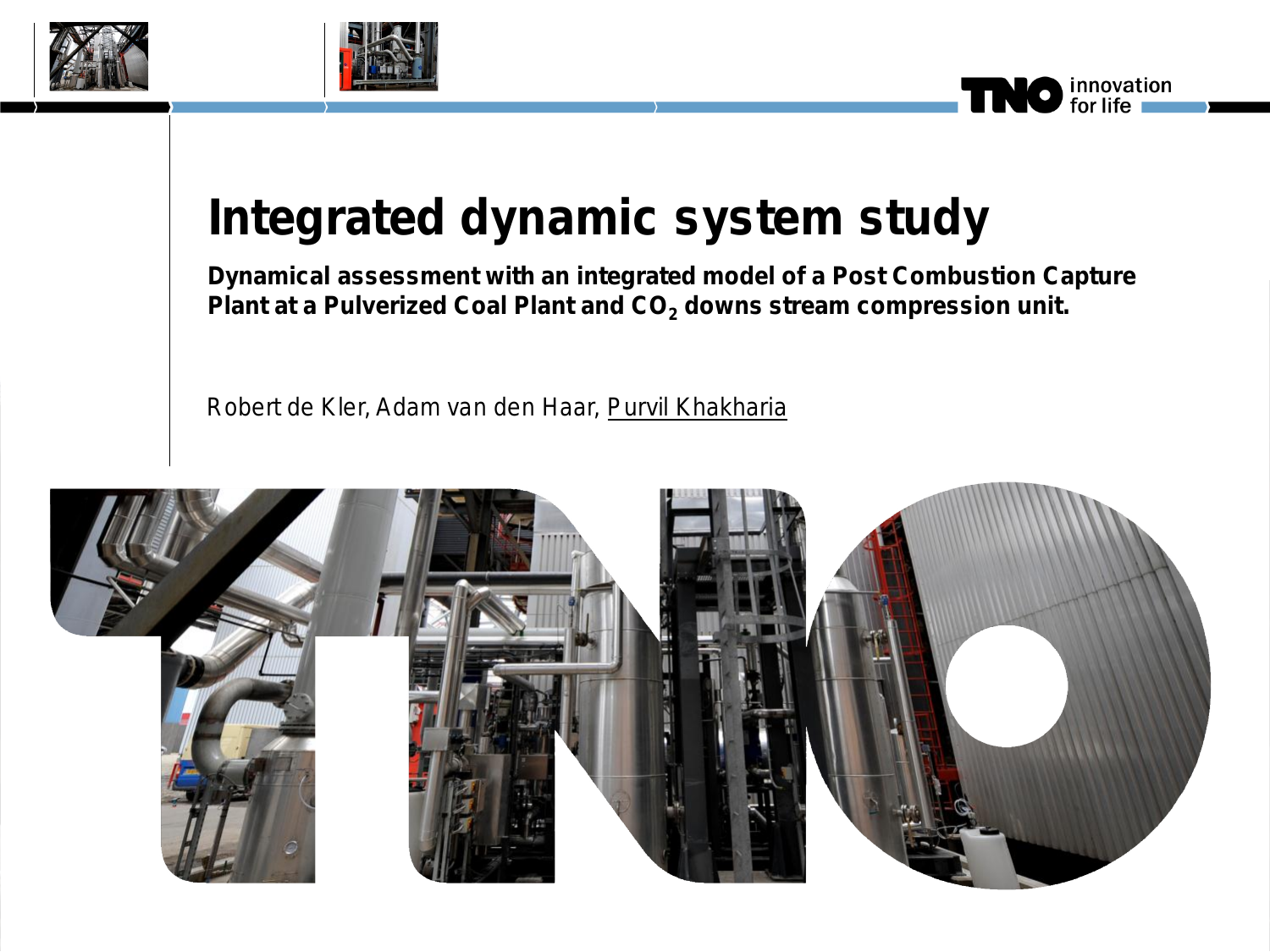



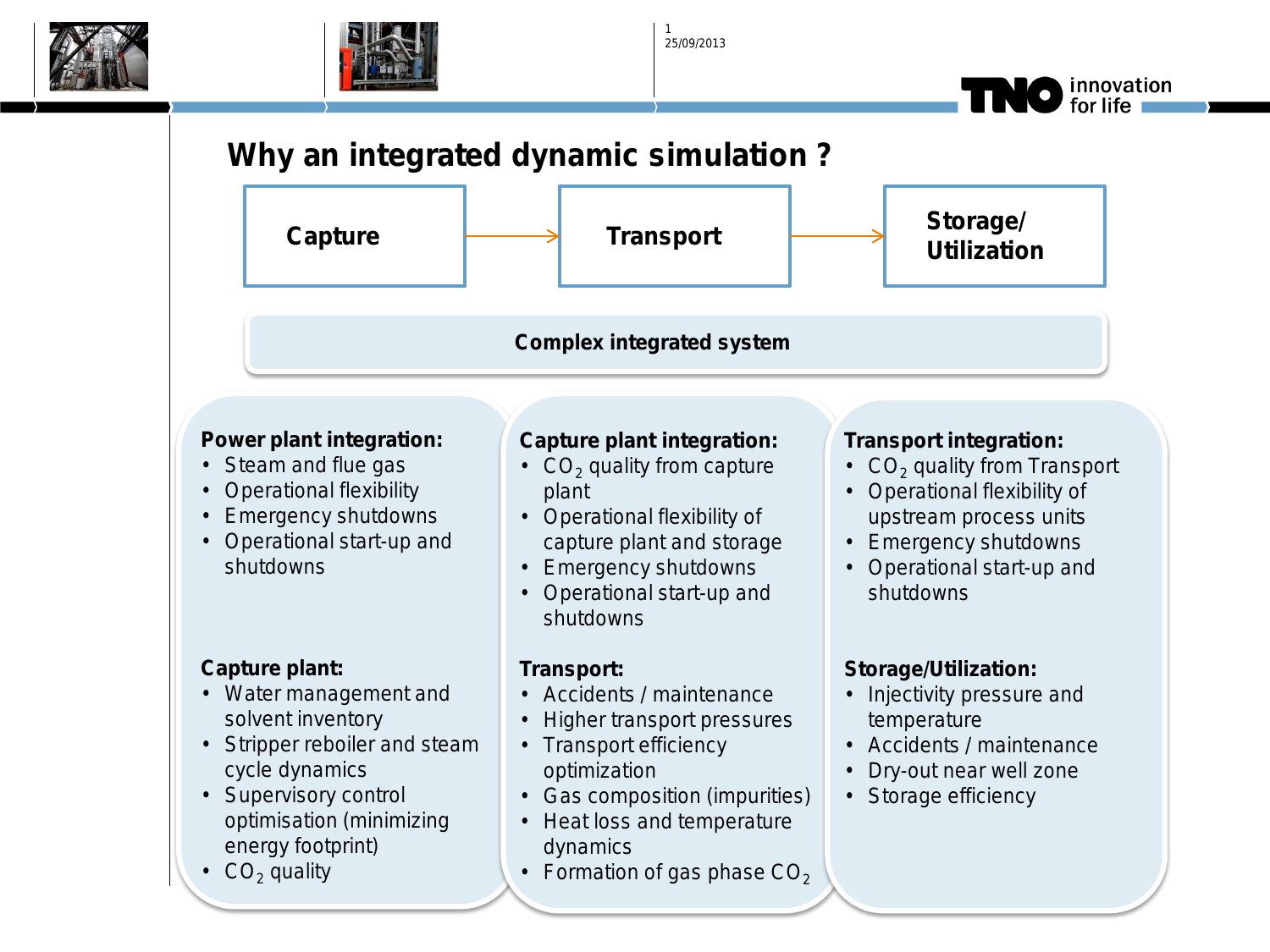



25/09/2013  $\overline{2}$ 



#### **Integrated dynamic simulation of the CCS chain**



**TNO pilot plant at EON is used and steady-state models of the demonstration postcombustion plant (250 MWe) process.** 

**Dynamic model of an absorber/stripper is presented and the results different relevant transient operational scenarios.** 

**Issues regarding the operability of the absorber column in case of load-varying, water management ,upstream power-plants and downstream CO2 compression has been analysed and discussed.**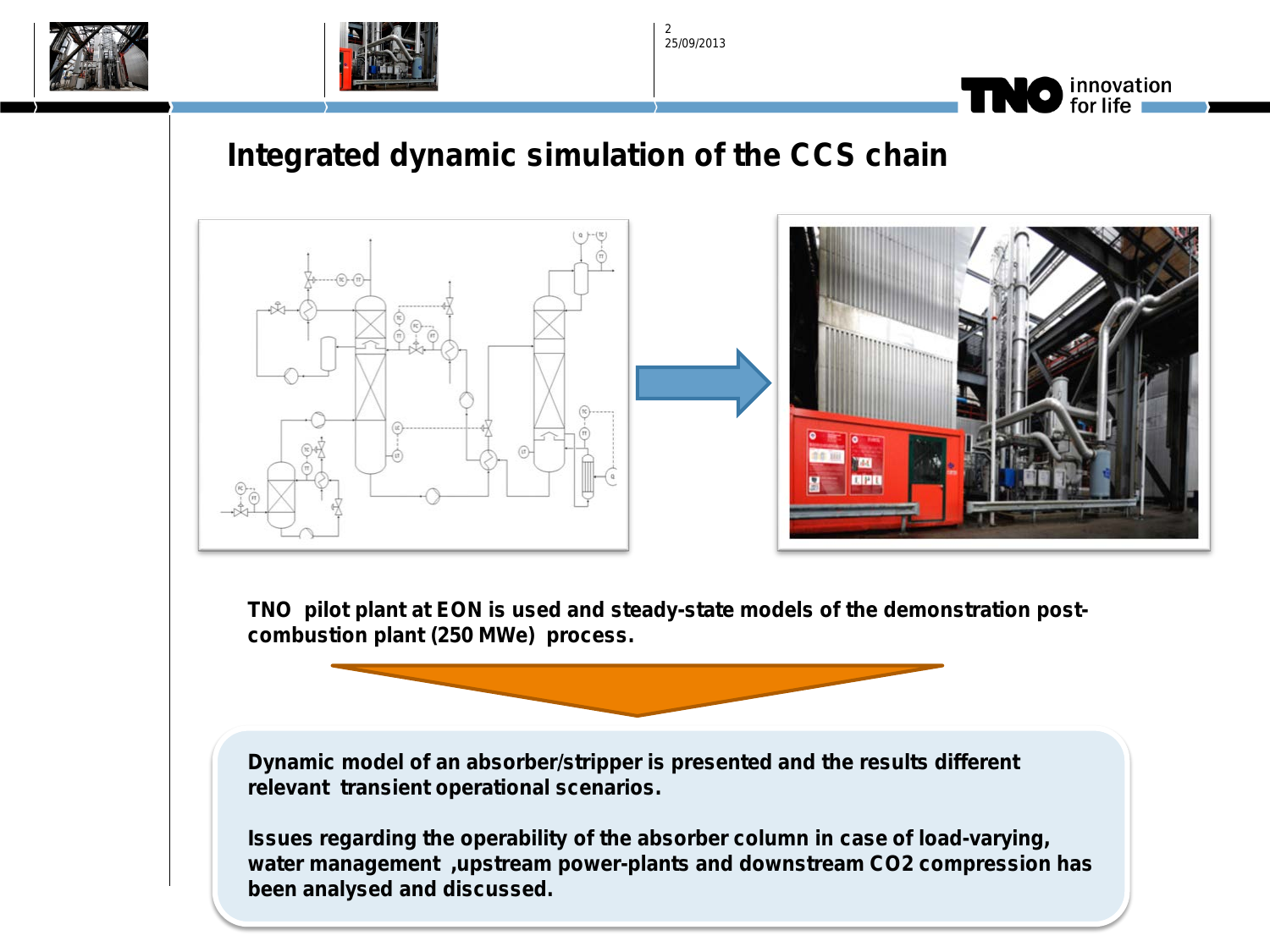





## **Model development**

- Modelica: object oriented, open source modeling language
- Used/adapted Modelica libraries:
	- Thermal Separation (TU Hamburg)
	- Thermopower (TU Delft and Politecnico di Milano)
- Model based on pilot plant properties/geometry
- Validation and parameter fitting with TNO pilot plant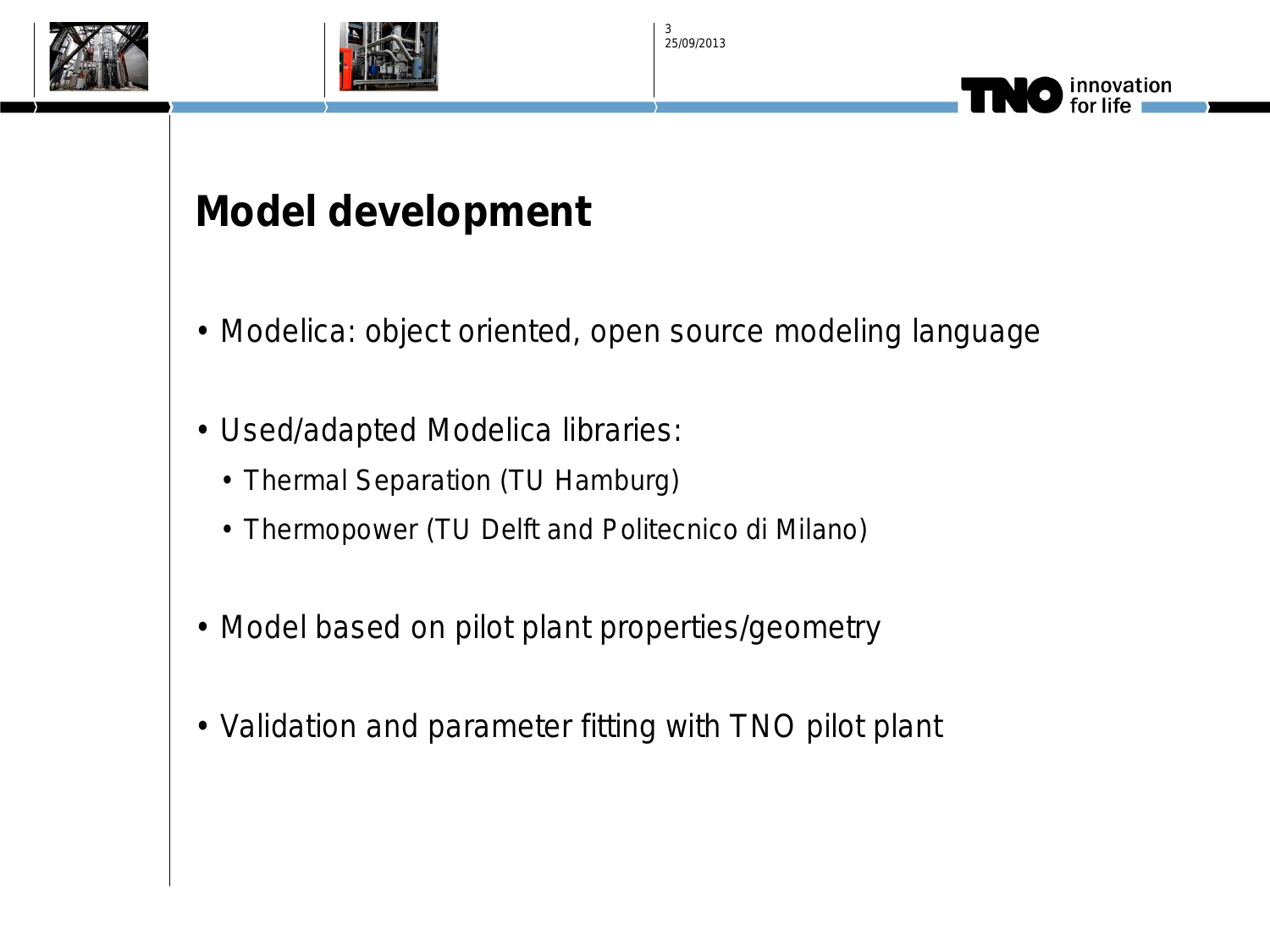





## **Model development**

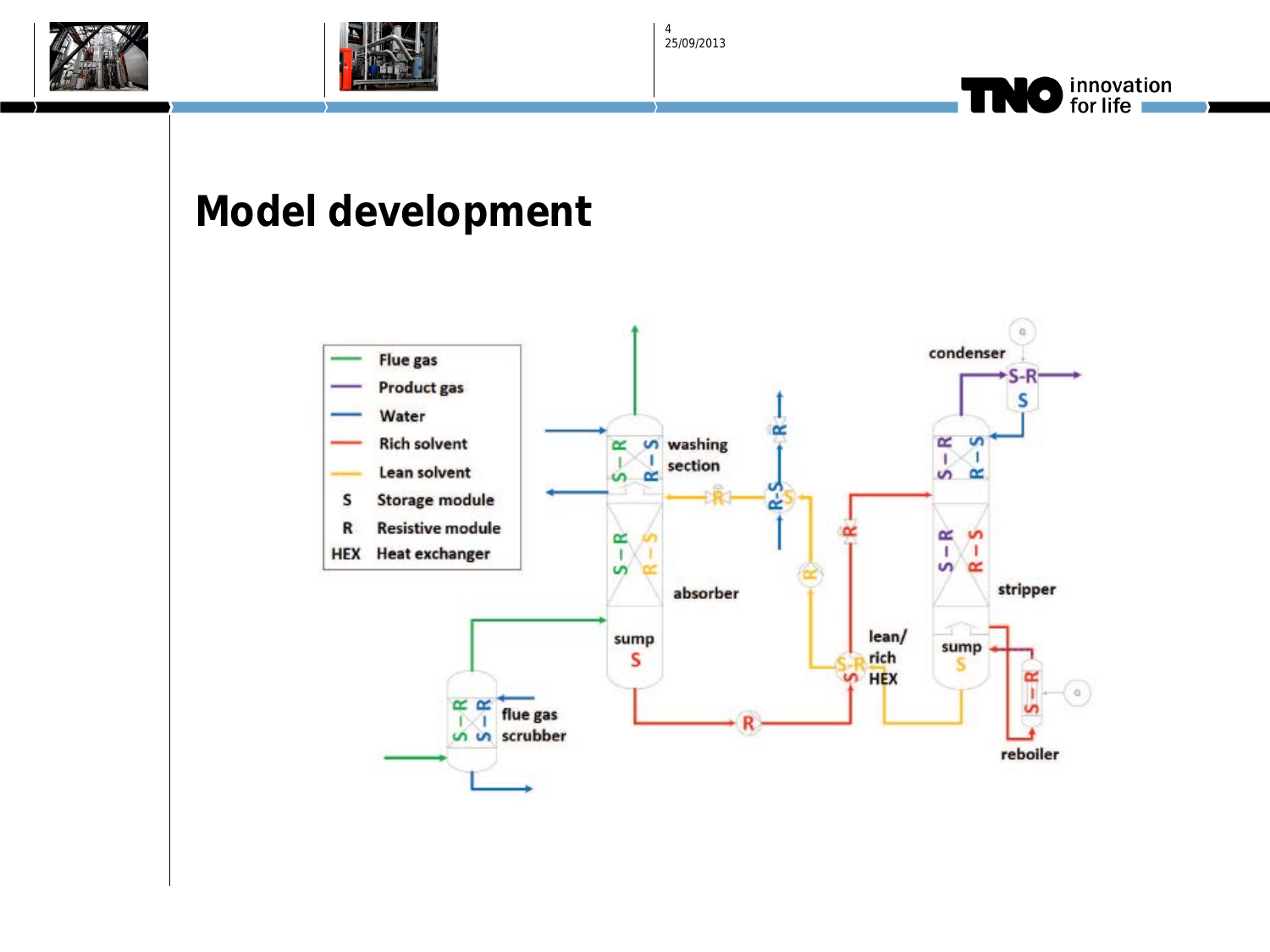



innovation<br>for life

 $\bullet$ 

#### **Model validation Capture Plant**



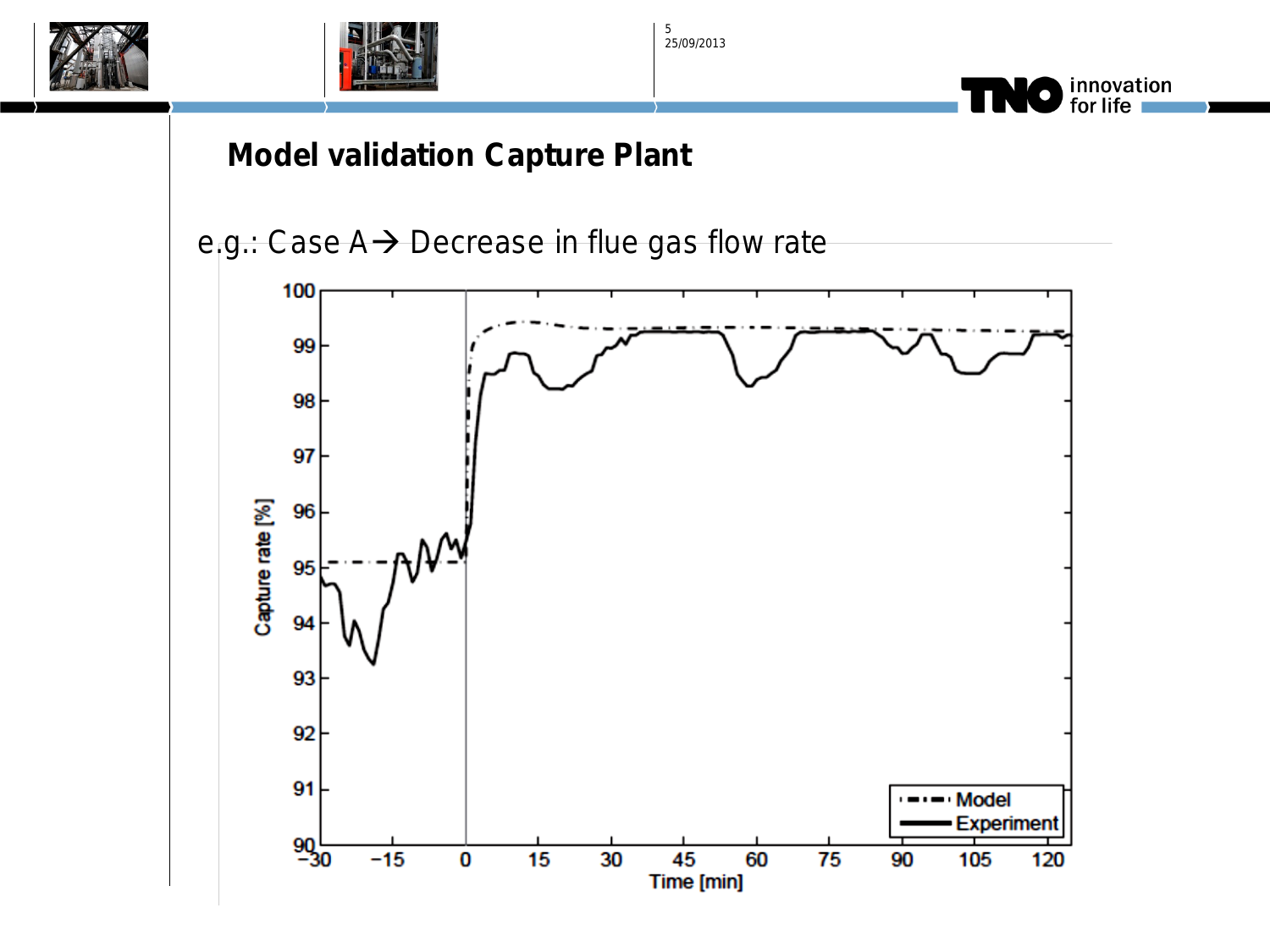





#### **Model validation Capture Plant**

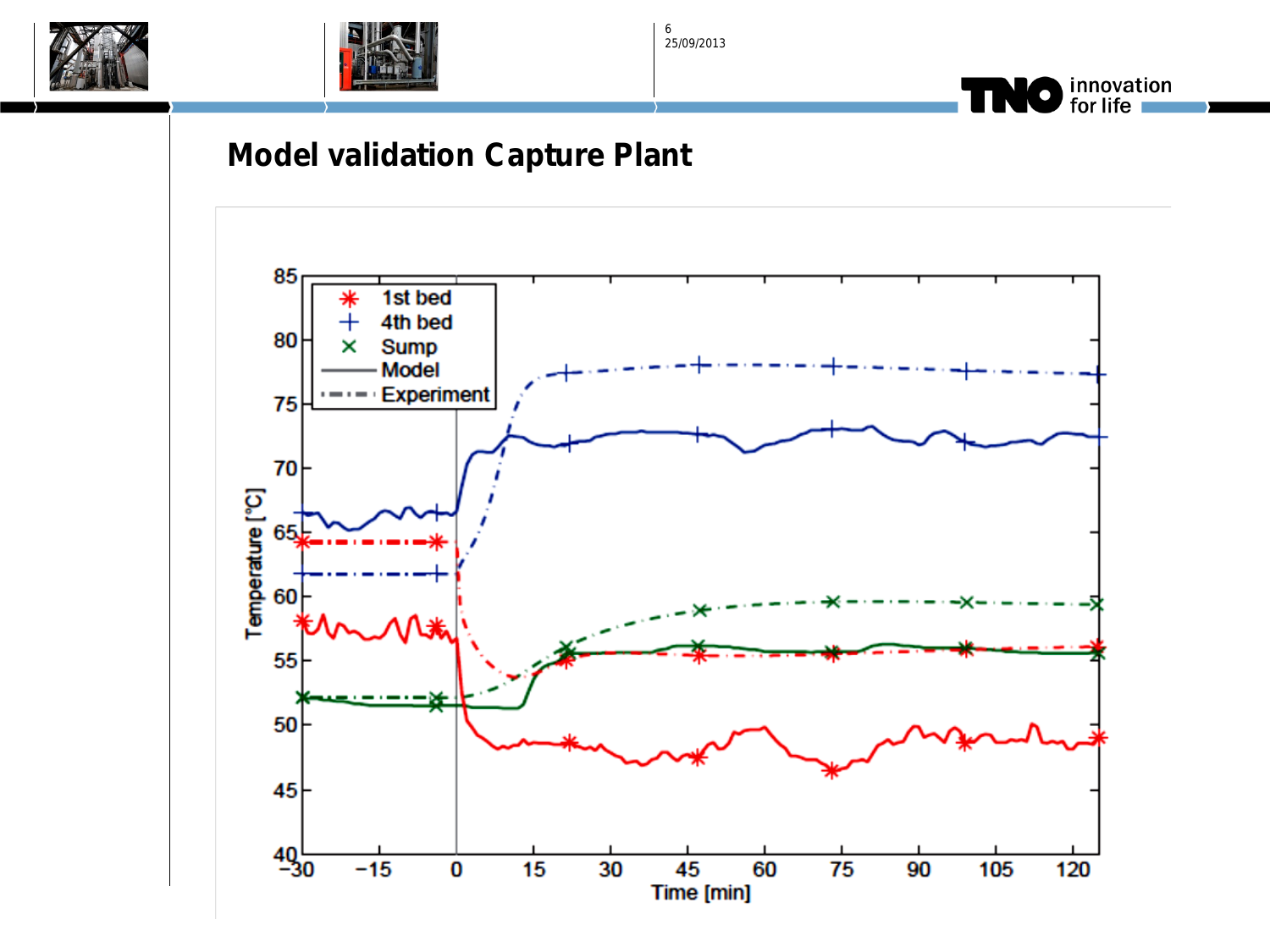





### **Model validation Capture Plant**

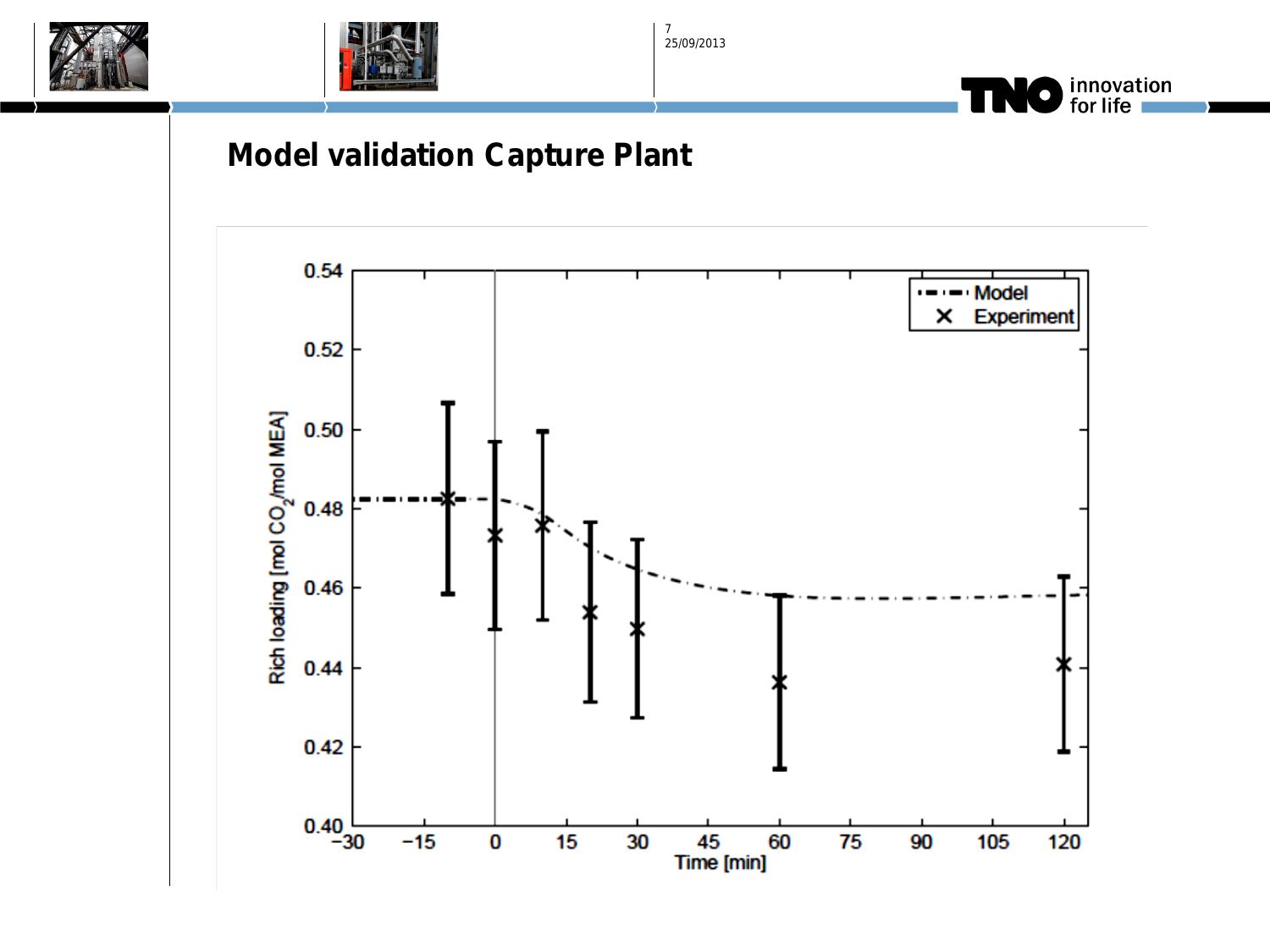





## **System model Post Combustion Capture**



**Capture plant including CO2 Compression (Modelica)**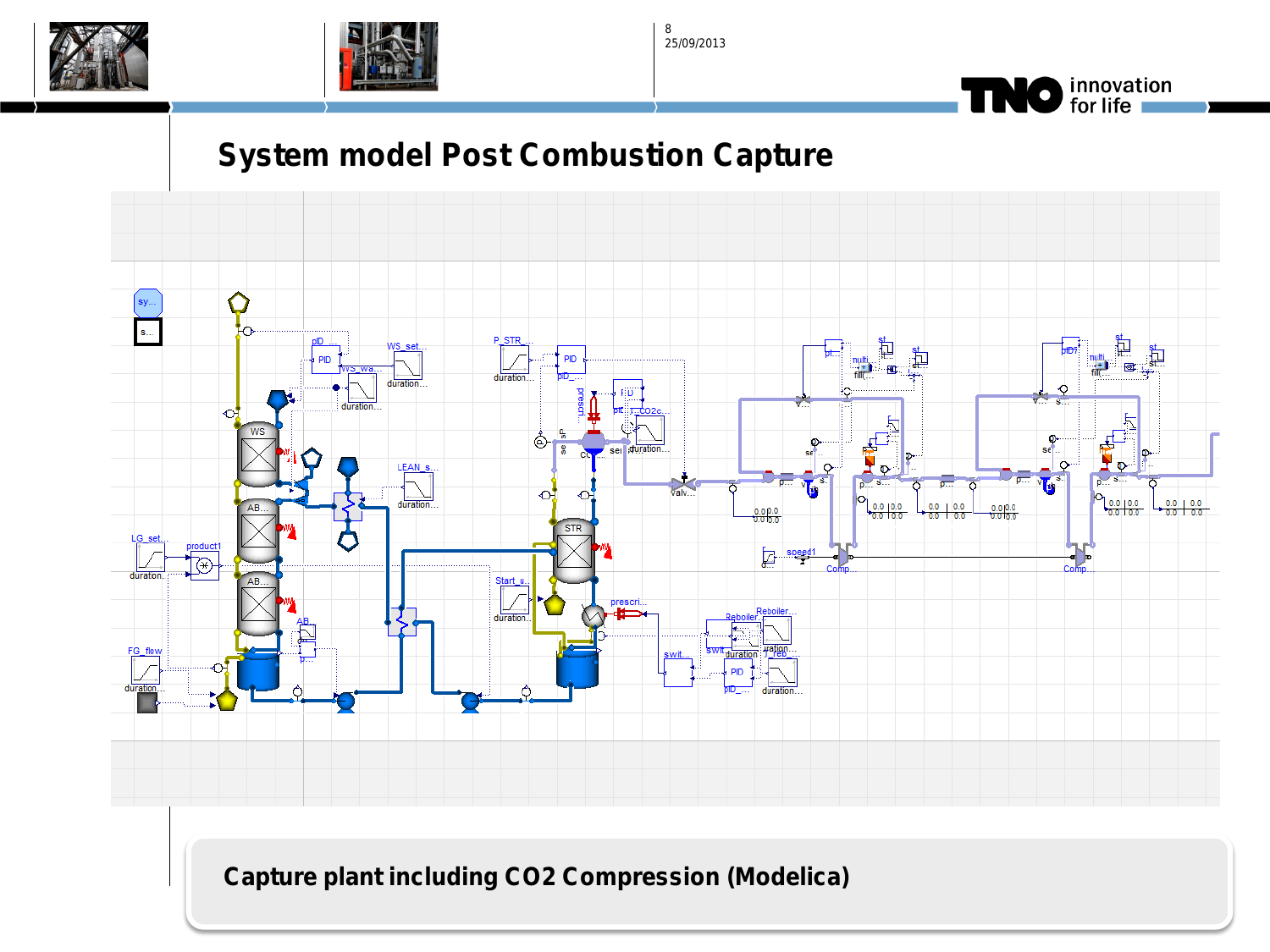





### **CO2 Compression generic compressor model**

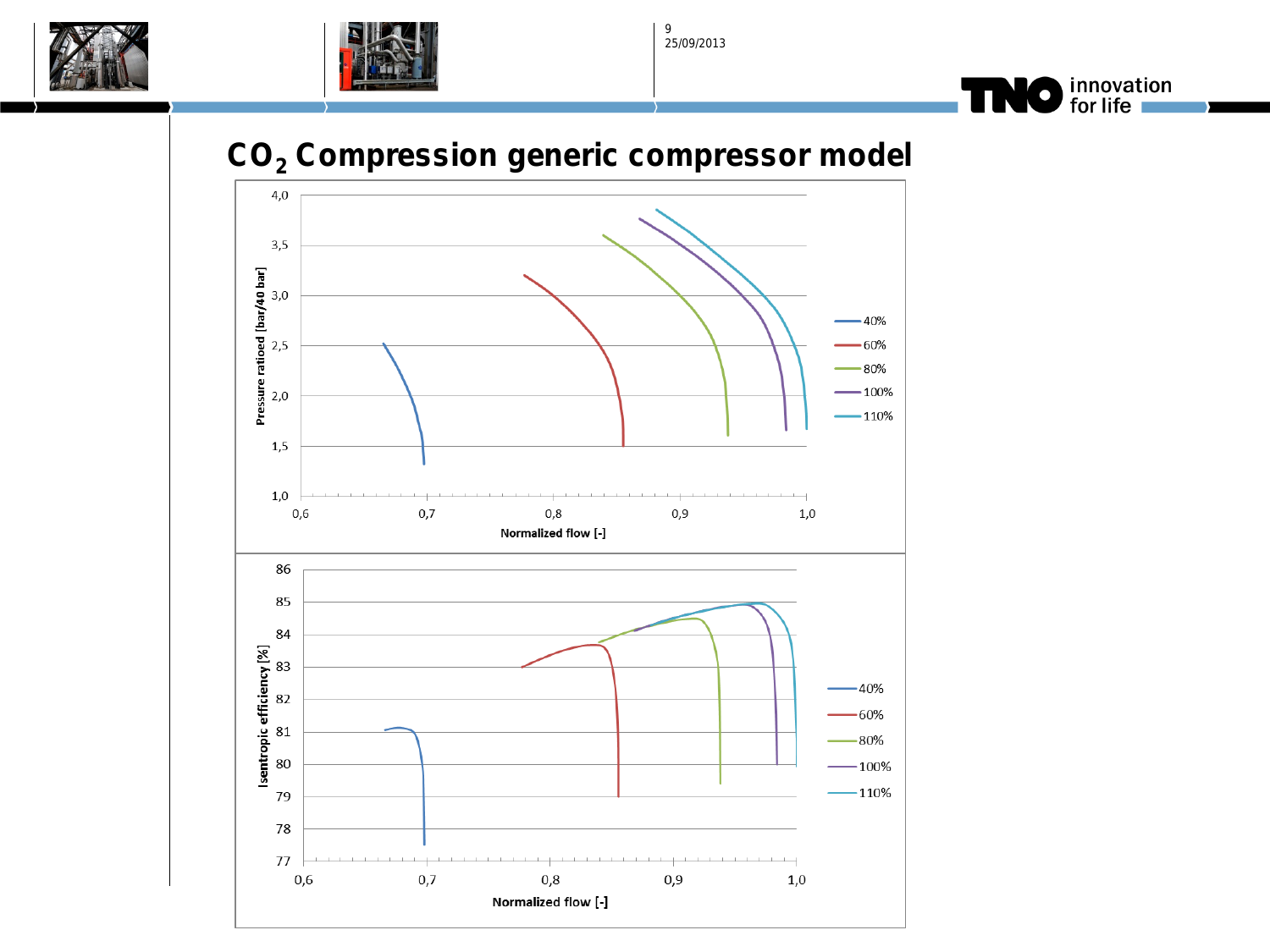





## E.g.: Increase in flue gas flow

|                                               | 0h                              | 2 <sub>h</sub> | 2h15m  | 5h     |
|-----------------------------------------------|---------------------------------|----------------|--------|--------|
| Flue gas flow [kg/s]                          | 97.8                            | 97.8           | 244.6  | 244.6  |
| CO2 in flue gas [mol/mol]<br>(absorber inlet) | 0.1146                          | 0.1146         | 0.1434 | 0.1434 |
| Flue gas temperature [°C]<br>(absorber inlet) | 45.9                            | 45.9           | 45.9   | 45.9   |
| <b>Reboiler duty [MW]</b>                     | Control of reboiler temperature |                |        |        |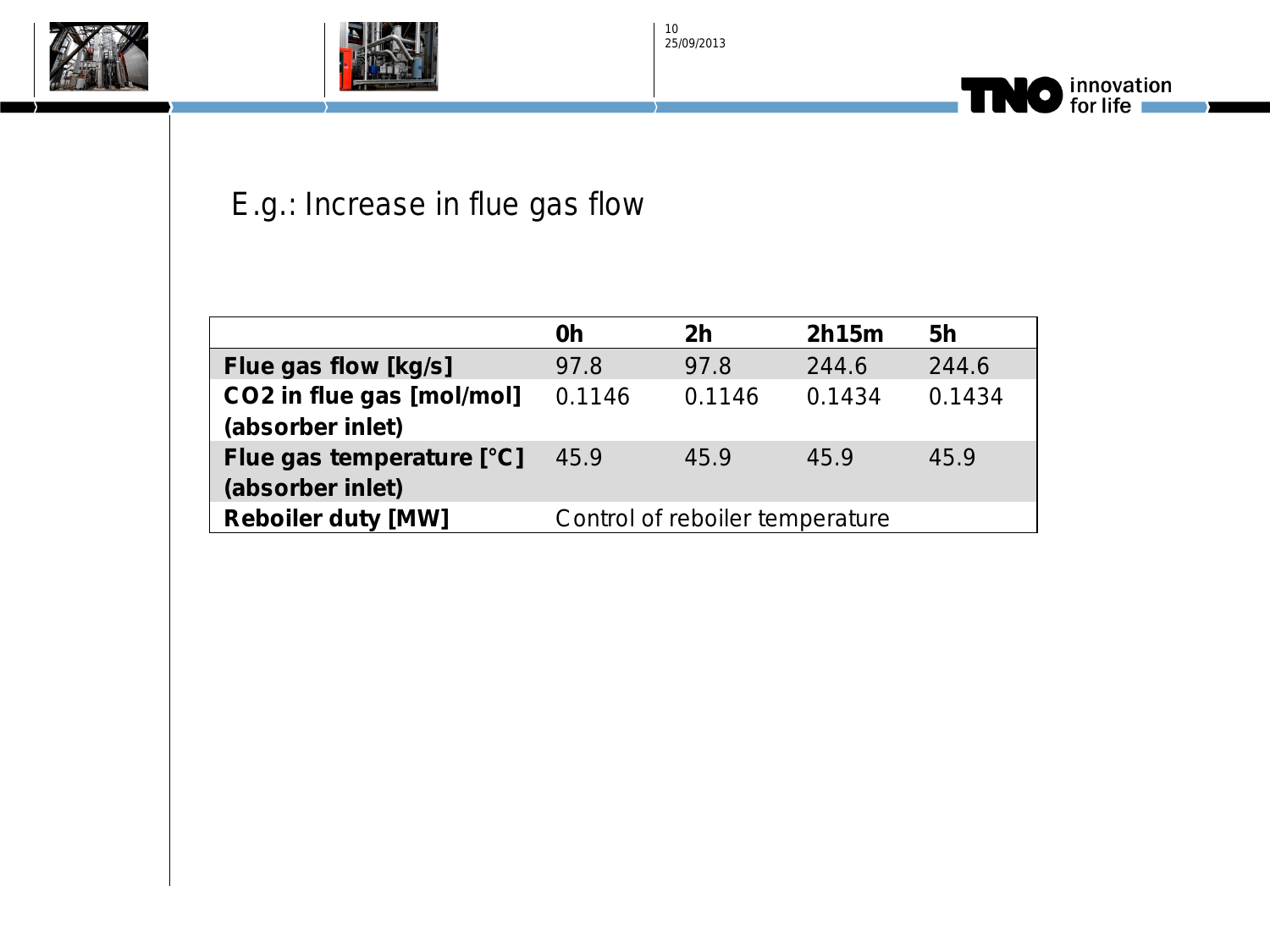





## **Model main parameters**

|                                  | <b>Dynamic model</b> | <b>Aspen model</b> |
|----------------------------------|----------------------|--------------------|
| Flue gas flow<br>[kg/s]          | 244.6                | 244.6              |
| Lean solvent flow<br>[kg/s]      | 1079                 | 980                |
| Capture rate<br>[%]              | 90.04                | 90.25              |
| <b>Reboiler duty</b><br>[MW]     | 172.86               | 160.74             |
| Specific heat duty<br>[kJ/kgCO2] | 3692                 | 3422               |
| MEA wt.%<br>(lean)               | 28.2                 | 30.8               |
| Lean loading<br>[mol/mol]        | 0.273                | 0.273              |
| <b>Rich loading</b><br>[mol/mol] | 0.486                | 0.489              |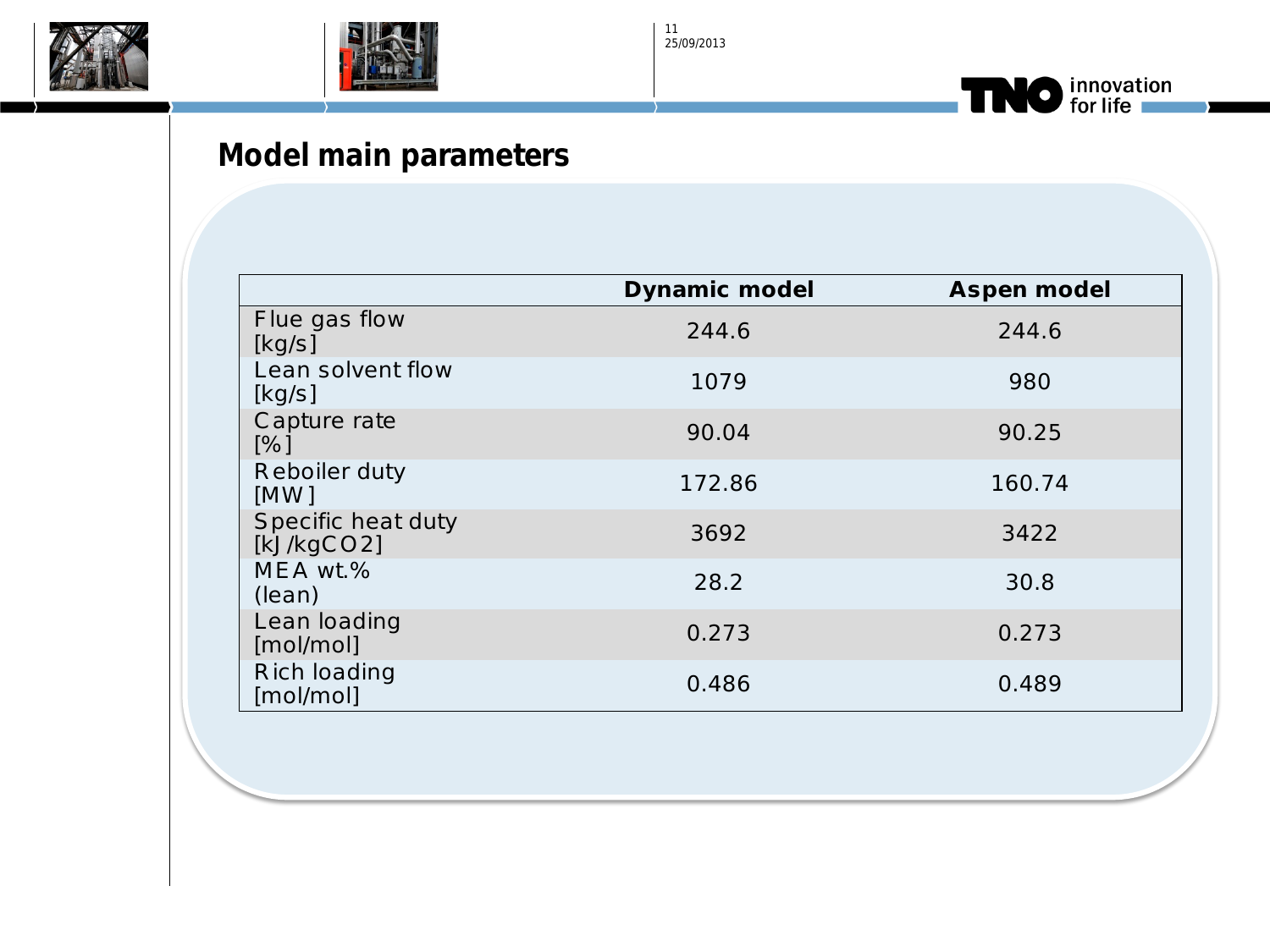





#### **Increase in flue gas flow**

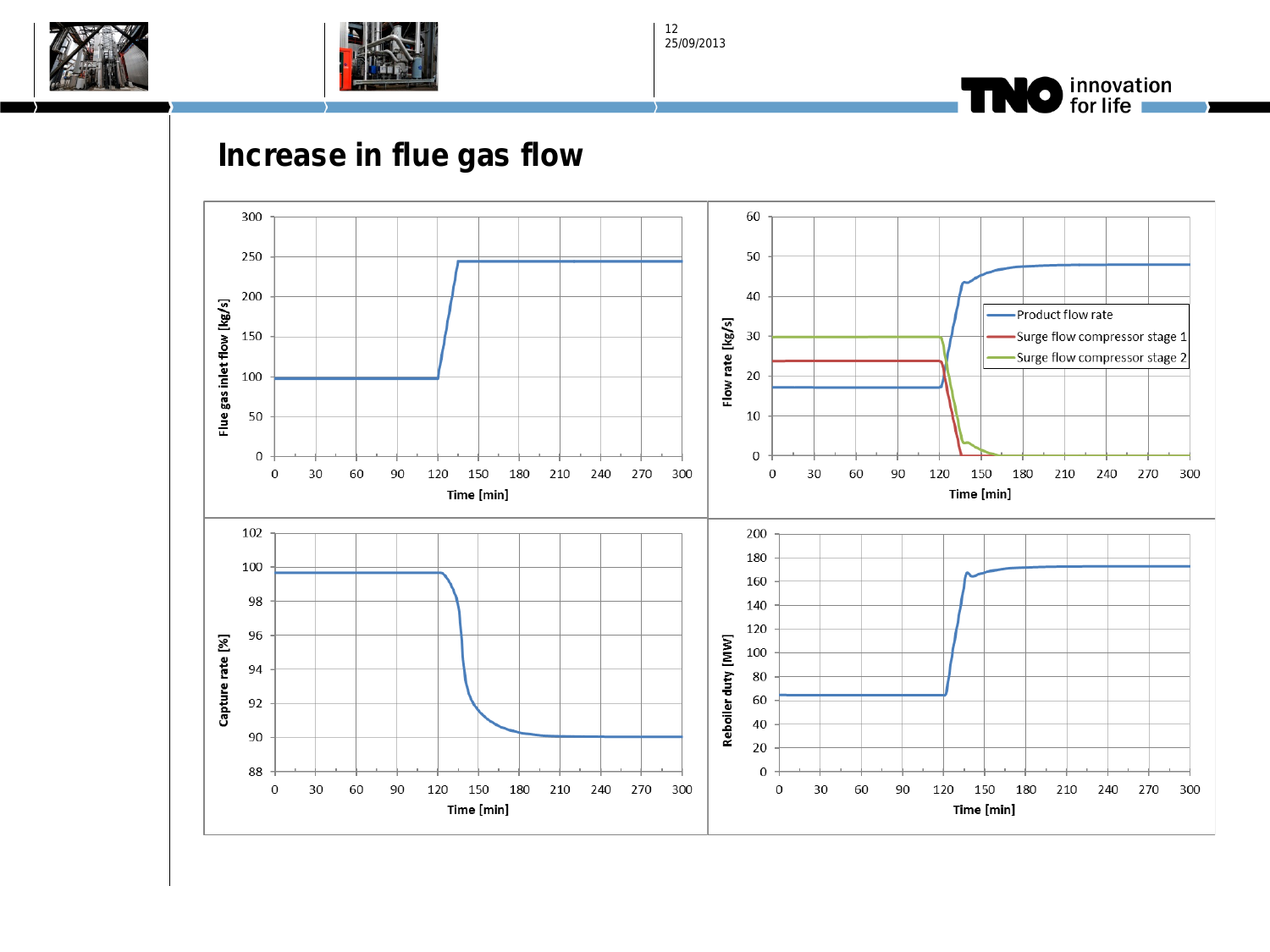





#### **Increase in flue gas flow**

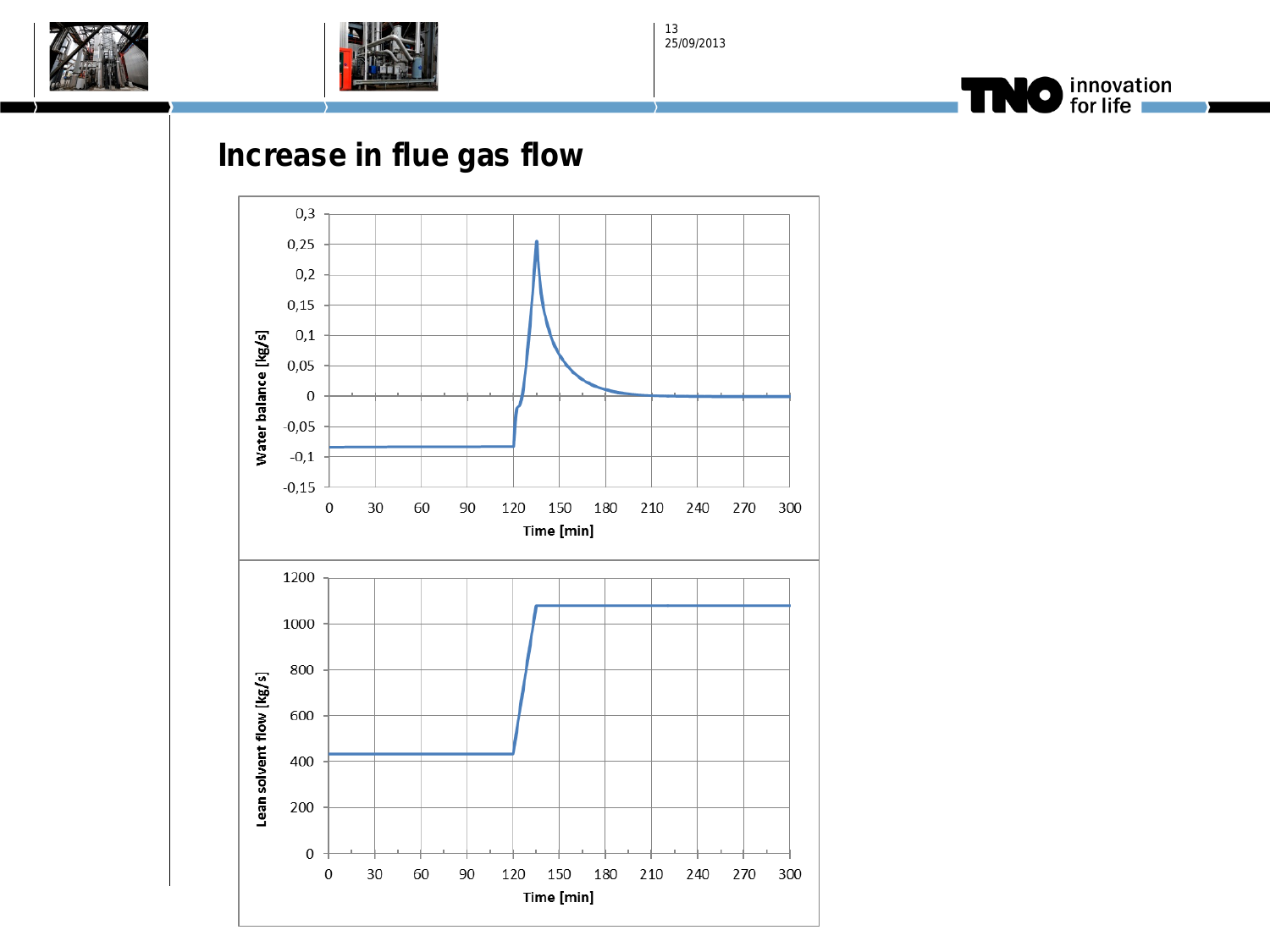





## **Final steady state value**

| <b>Variable</b>               | <b>Unit</b>       | <b>Base</b> | <b>Case A</b> |
|-------------------------------|-------------------|-------------|---------------|
| <b>Capture</b><br><b>Rate</b> | $\frac{0}{0}$     | 90.0        | 90.0          |
| <b>Reboiler</b><br>duty       | MW                | 172.9       | 172.8         |
| L/G                           | kg/kg             | 4.41        | 4.41          |
| <b>V_liq total</b>            | m <sup>3</sup>    | 1995.7      | 1994.0        |
| <b>Rich</b><br>loading        | mol/mol           | 0.486       | 0.485         |
| Lean<br>loading               | mol/mol           | 0.273       | 0.269         |
| <b>Specific</b><br>heat duty  | kJ/kg<br>$CO_{2}$ | 3692        | 3691          |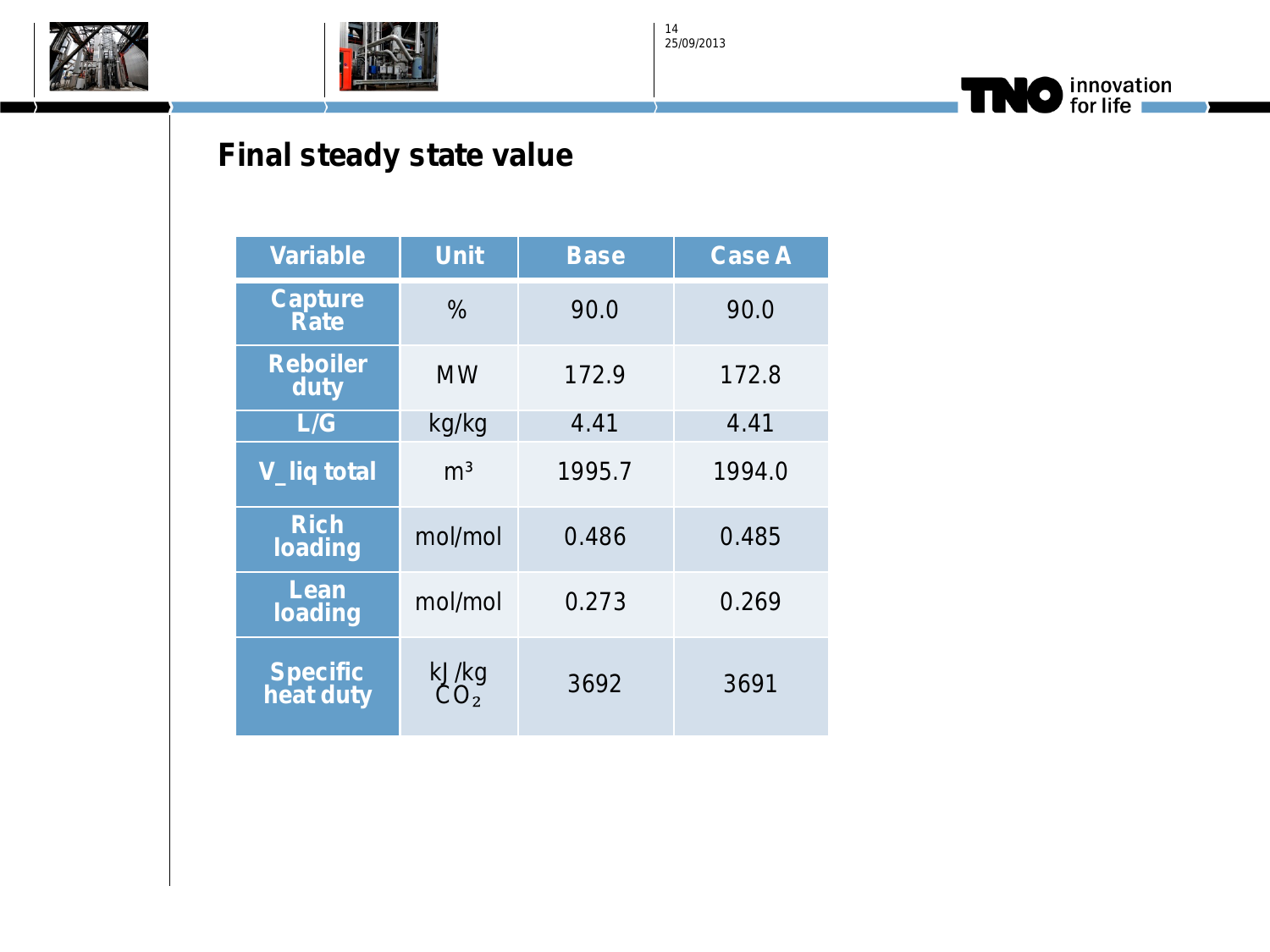





### **Summary**

**Simulation model provides technical insight in dynamic transients and can be used as a engineering design tool to:**

- **evaluate control strategies**
- **review equipment sizing**
- **address interface issues**
- **evaluate operational optimisation**
- **identify risk wide range of operational conditions**

**Integration with transport and storage infrastructure a must!**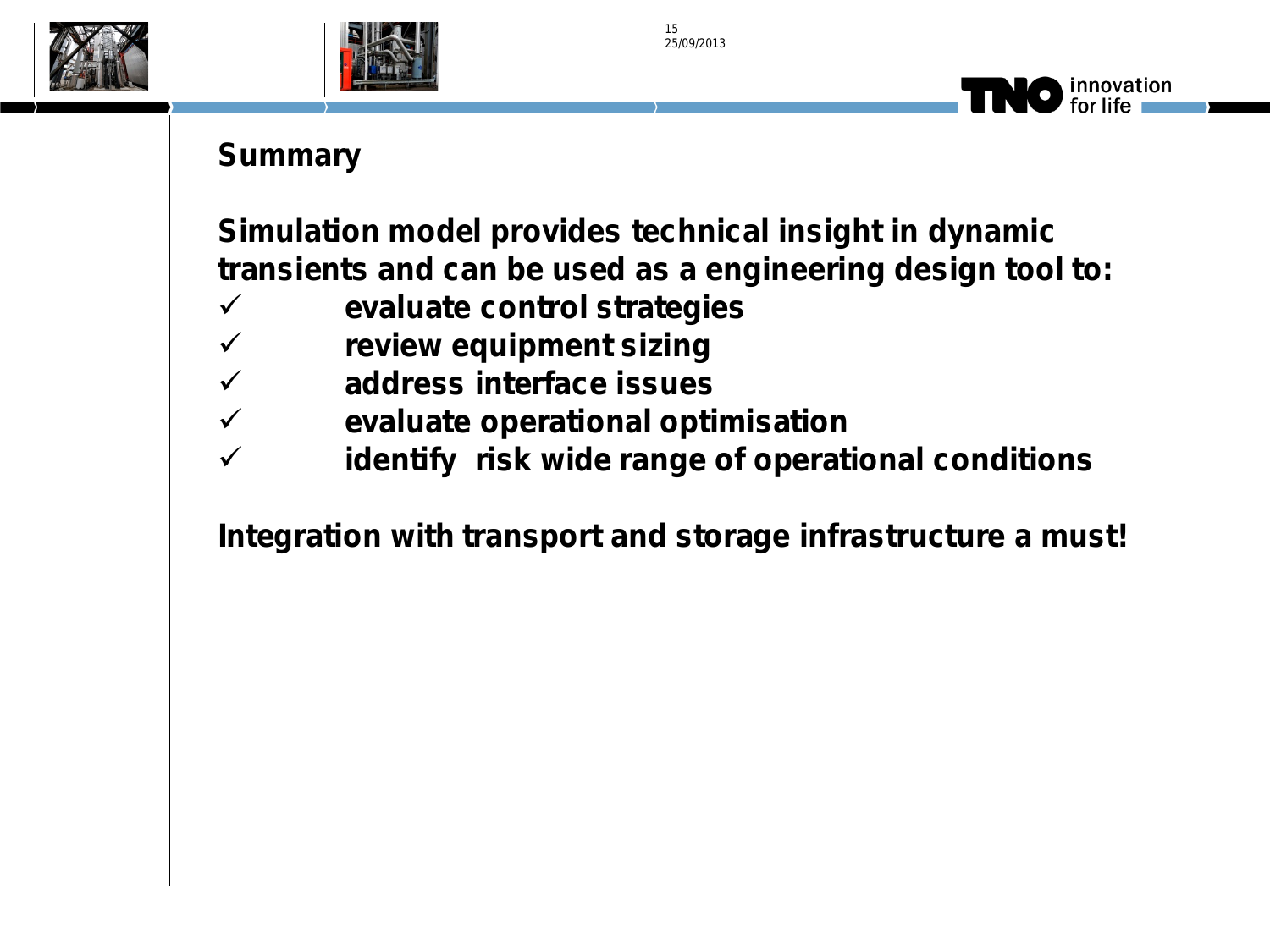## **Acknowledgements**

This work has been sponsored by the CATO-2 program (*[http://www.co2-cato.org](http://www.co2-cato.org/)*)